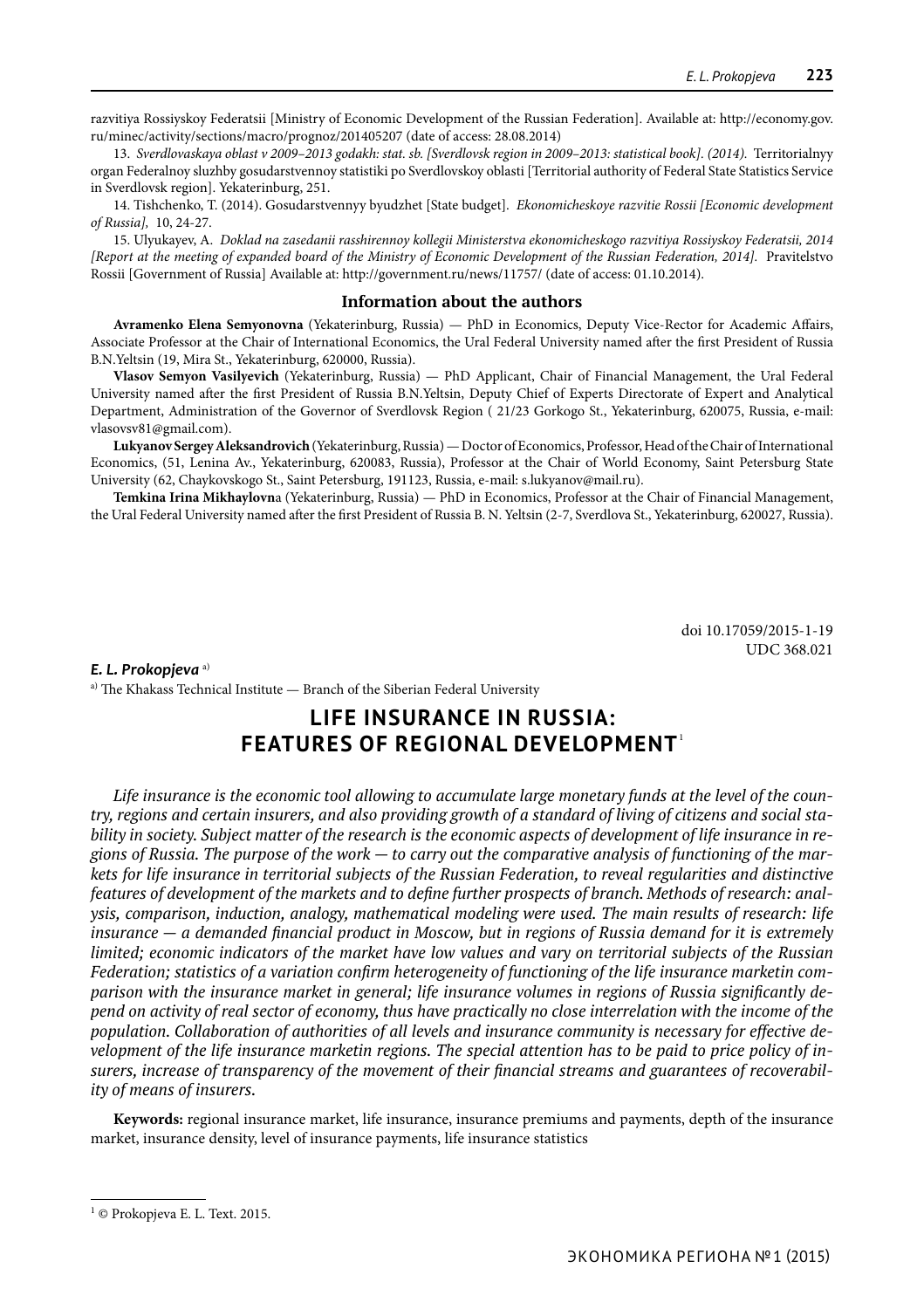| Indicator                                          | 2011      |              | 2012      |                                | 2013  |
|----------------------------------------------------|-----------|--------------|-----------|--------------------------------|-------|
|                                                    | in Russia | in the world | in Russia | in the world $\vert$ in Russia |       |
| Insurance premiums, millions of dollars in the USA | 1082      | 4566163      | 1741      | 2620864                        | 2594  |
| Share in the general insurance premium, %          | 5.24      | 57.2         | 6.51      | 56.82                          | 9.38  |
| Depth of the market, % to gross domestic product   | 0.06      | 3.8          | 0.08      | 3.69                           | 0.13  |
| Density of insurance, US dollar                    | 7.56      | 378          | 12.15     | 372.6                          | 18.05 |

**Comparative indicators of the markets for life insurance**

Life insurance is one of the essential elements of the insurance market of Russia and, at the same time, it is characterized by rather poor development. Indicators of the life insurance market the lowest that was repeatedly reflected in the research conducted earlier. Recently there, were many scientific works devoted to the research of various aspects of development of the insurance market in general and the market for life insurance, in particular.

Single questions of life insurance in Russia are also abroad lit in works of domestic scientists, in particular, such as: A.M. Avakyan [1], S.A. Bakhmatov and E.V. Semyonova [2], E.F. Dyuzhikov [3], E.I. Ivashkin and S.V. Oganov [4], E.V. Kechutkina [5], I.B. Kotlobovsky, A.I. Sagan [6], D.A. Maximov [7], A.I. Maskayeva and Zh. A. Glebov [8], E.L. Prokopyeva [9, 10], I.A. Sudarikova [11], Yu. Yu. Finogenova [12].

Also, certain interest is represented by scientific works in which features of functioning of the insurance markets of regions of Russia are considered. In particular, authors of such research are E.V. Andreyeva and E.M. Khitrova [13, 14], I.D. Anikina, I.M. Shor, A.S. Bondarenko [15], S.A. Belozyorov, Zh. V. Pisarenko [16], A.S. Kabirova [17].

It should also be noted scientific research of foreign scientists that contain problem aspects of functioning of the insurance markets of economically developed countries. Here it is possible to refer works of the following authors: D. Blake [18], B. Balewski and A. Janowski [19], J. Chalmers and J. Reuter [20], C. Laux and A. Muermann [21], L. Lobo-Guerro [22], J. Outreville [23]. These works are of interest to development of the conceptual basis of the insurance market of Russia, including, the life insurance market.

Despite numerous and versatile research, in this aspect the analyzed problem wasn't studied for this reason it represents a certain scientific and practical interest.To estimate a place of the Russian life insurance market in world comparison, first of all, we will consider the main financial performance characterizing insurance volumes by this look in Russia and the world [24, 25] (table 1).

For the convenience of comparison of indicators of the sum of insurance premiums in the Russian Federation, they are counted in US dollars at the official rate of Bank of Russia established on December 31 of the corresponding year.

The insurance premium on life insurance in Russia in 2013 made 9.38 % in a cumulative insurance premium according to the Russian



**Fig. 1.** *Indicators of depth of the insurance market in 2012, % in VRP*

Table 1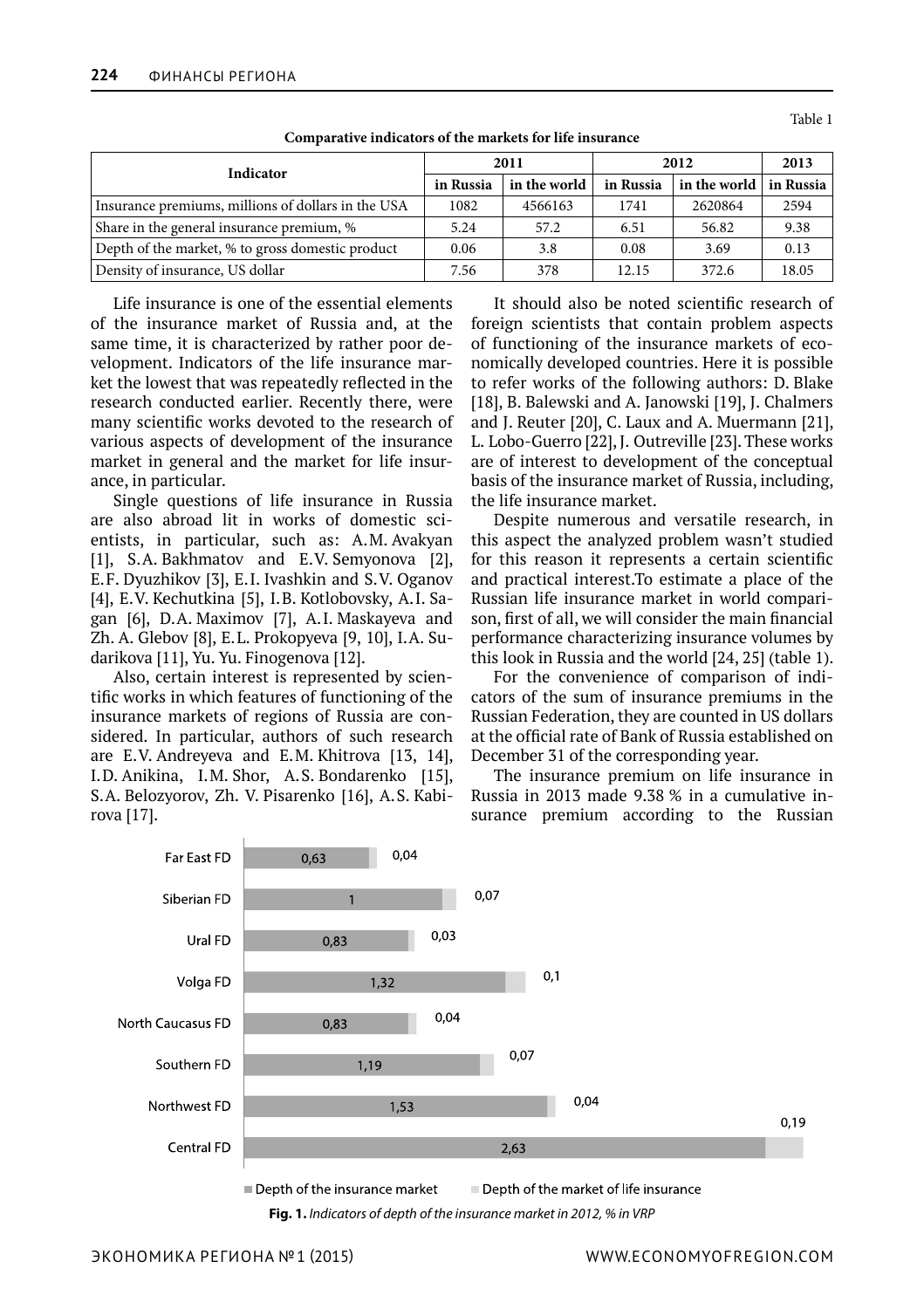

■ insurance Density I life insurance Density **Fig. 2.** *Indicators of density of the insurance market in 2012, rub.*

Federation. Analyzing dynamics it is possible to see that in recent years growth of the life insurance marketis observed, but its share in relative expression is still very small. For comparison, the award on life insurance in the world makes about 57 % in a cumulative insurance premium. In comparison with previous years, the specific weight of life insurance in the world significantly didn't change [25, p. 37]. The Russian insurance market for the entire period of formation of the market economy never managed to reach such indicators of life insurance. Everything is caused by that this type of insurance doesn't carry out the direct function of accumulation and is used mainly in addition to a credit product.

Relative indicators of the market — depth and density of life insurance are quite informative. In our country, they are also at the very low level. The average world indicator of the depth of the life insurance market(the relation of an insurance premium to GDP) makes 3.7 %. In Russia, the corresponding indicator is ten times less. The same can be told about life insurance density (an insurance premium per capita)  $-$  in the world it averaged 373 US dollars following the results of 2012, in our country  $-12.15$  and 18.05 US dollars in 2012 and 2013 according to. Indicators are rather low, but rates are high.

One of the problems of development of the life insurance marketin Russia is deep regional disproportions. They are characteristic both for the insurance market in general, and for life insurance, in particular, and are caused by the big territorial extent of the country and distinctions in economic development of regions. For confirmation of it we will consider the relative indicators of insurance in a territorial section characterizing its high-quality development (figures 1–3).

In the figure 1 indicators of depth of the insurance market in the federal districts (FD) of Russia (a share of an insurance premium in a gross regional product) are presented. From the chart unevenness of functioning both the insurance market in general, and the market for life insurance, in particular, is visible. The greatest indicators of depth of the market are noted in Central Federal District  $-$  at the expense of a high share of the awards collected in Moscow. In other federal districts the general regularity is the lowest level of life insurance — it makes the 100-th shares of percent in VRP.

In figure 2 the sums of insurance premiums per capita on federal districts of the Russian Federation (insurance density) are presented. The main feature is a lack of proportionality between awards in life insurance and the general award here. The ratio between insurance density in general and life insurance makes in federal districts from 13 to 35 times. The greatest density of life insurance is observed in Central Federal District and makes 871 rub. per capita. It is also provided at the expense of Moscow and is caused by rather high demographic and economic rates. The smallest indicator in North Caucasus federal district it makes only 52 rub per capita. It is explained by high political instability and a low standard of living of the population in the region. In other federal districts, the award sizes per capita differ slightly.

The chart in figure 3 clearly demonstrates distinctions in levels of payments for life insurance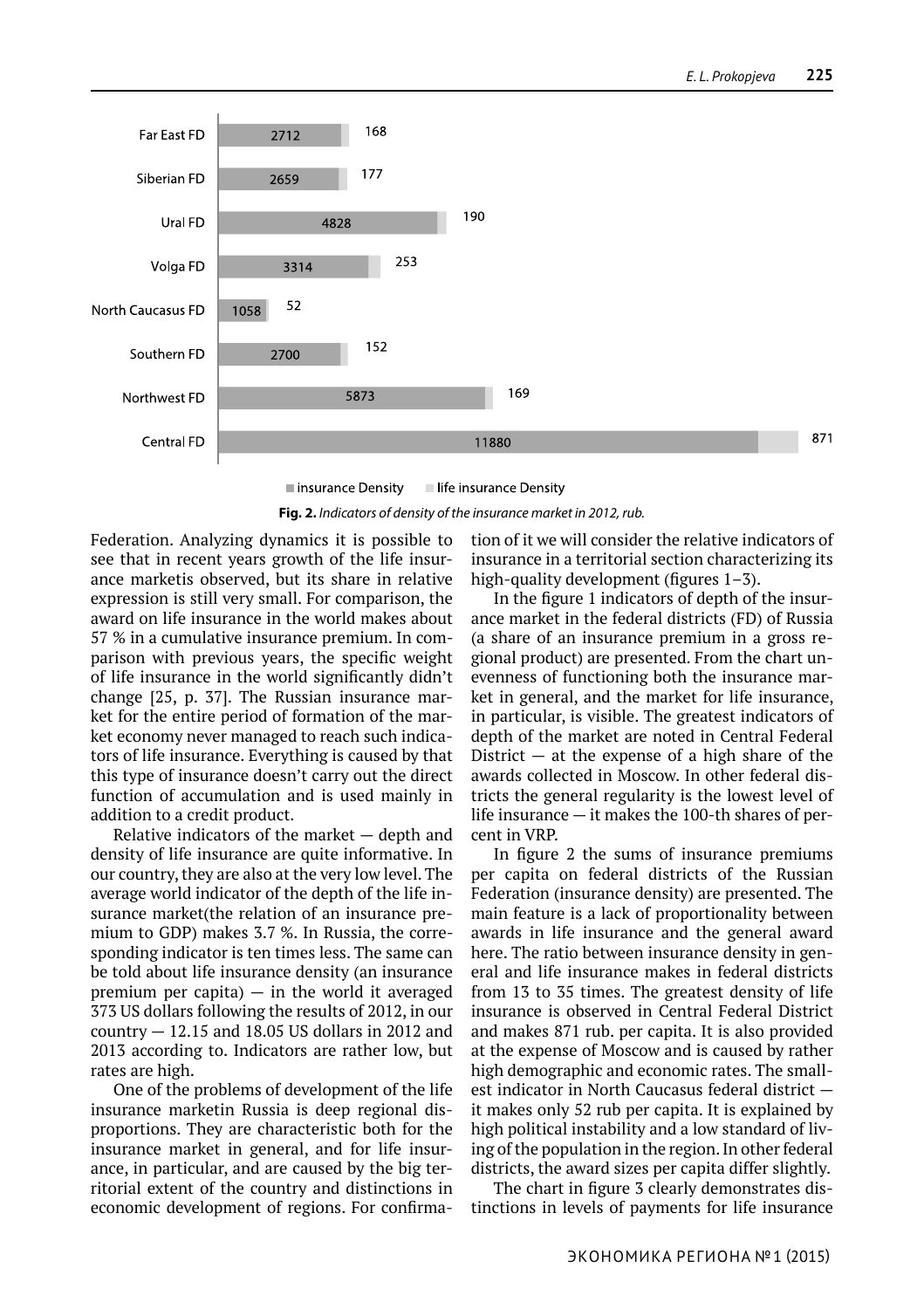

Level of payments in life insurance Level of payments the general **Fig. 3.** *Indicators of a ratio of insurance premiums and payments, %*

and insurance, in general. And ratios of these indicators also considerably vary in a territorial section. The most unprofitable for insurers is life insurance in the Volga Federal District where the level of payments makes more than 40 %. In the majority of regions, this indicator is in the region of 20 %. The lowest level of payments is noted in North Caucasus federal district. It is caused, first of all, by small volumes of operations of life insurance. At the same time, the level of payments for the insurance market in general in the majority of regions is approached 50 %. The conclusion follows only one from here: in life insurance for the present there are no the settled principles and rules therefore insurers to protect themselves from risks, overestimate tariffs so, how it allows the market.

More profound analysis of economic indicators in a section of subjects of Federation also confirms the existence of an imbalance in development of the regional markets of life insurance. The indicators of depth, density or unprofitability of life insurance calculated on all subjects of the Russian Federation following the results of 2012 are given in table 2.

Indicators that values are higher than the corresponding average values across Russia are allocated to a bold-face type. At the same time, apparently from the table, the vast majority of regions of Russia have a level of development of the life insurance marketmuch below, than on average about the country. So, the average depth of the market about the country makes 0.11 % to GDP. For the considered period of subjects where the similar indicator is higher, there were only 8 subjects, such as Moscow, the Ivanovo, Kirov, Samara, Saratov and Ulyanovsk areas, and also the Republics of Kalmykia and Tyva. However in the listed regions (except for Moscow) this level of depth of the market is provided mostly at the expense of a low gross regional product, than high insurance premiums. Respectively, in other 72 regions of Russia the award relation on life insurance to VRP is lower, than the average level in the country. The smallest indicators of depth of the life insurance marketare noted in such subjects of the Russian Federation as the Leningrad region, the Republics of Dagestan, Ingushetia and Chechnya, and also the Sakhalin region and Chukotka Autonomous Area. In these regions the life insurance award, relation to VRP makes all thousand shares of percent. So low indicator of the depth of the market is explained by that the listed regions belong or to politically unstable subjects of the Russian Federation, or to remote regions with a low standard of living. The exception is made here only to the Leningrad region where the low indicator of depth of the market is explained by the small sum of awards on life insurance owing to accumulation of the most part of insurance funds by the companies of St. Petersburg (it is visible from table 2).

The average value of density of life insurance (an insurance premium per capita) makes 369.14 rubles. Thus, only two regions of Russia matter this indicator above this level — Moscow and the Samara region. The award on life insurance per capita in Moscow makes 2609.49 rubles that above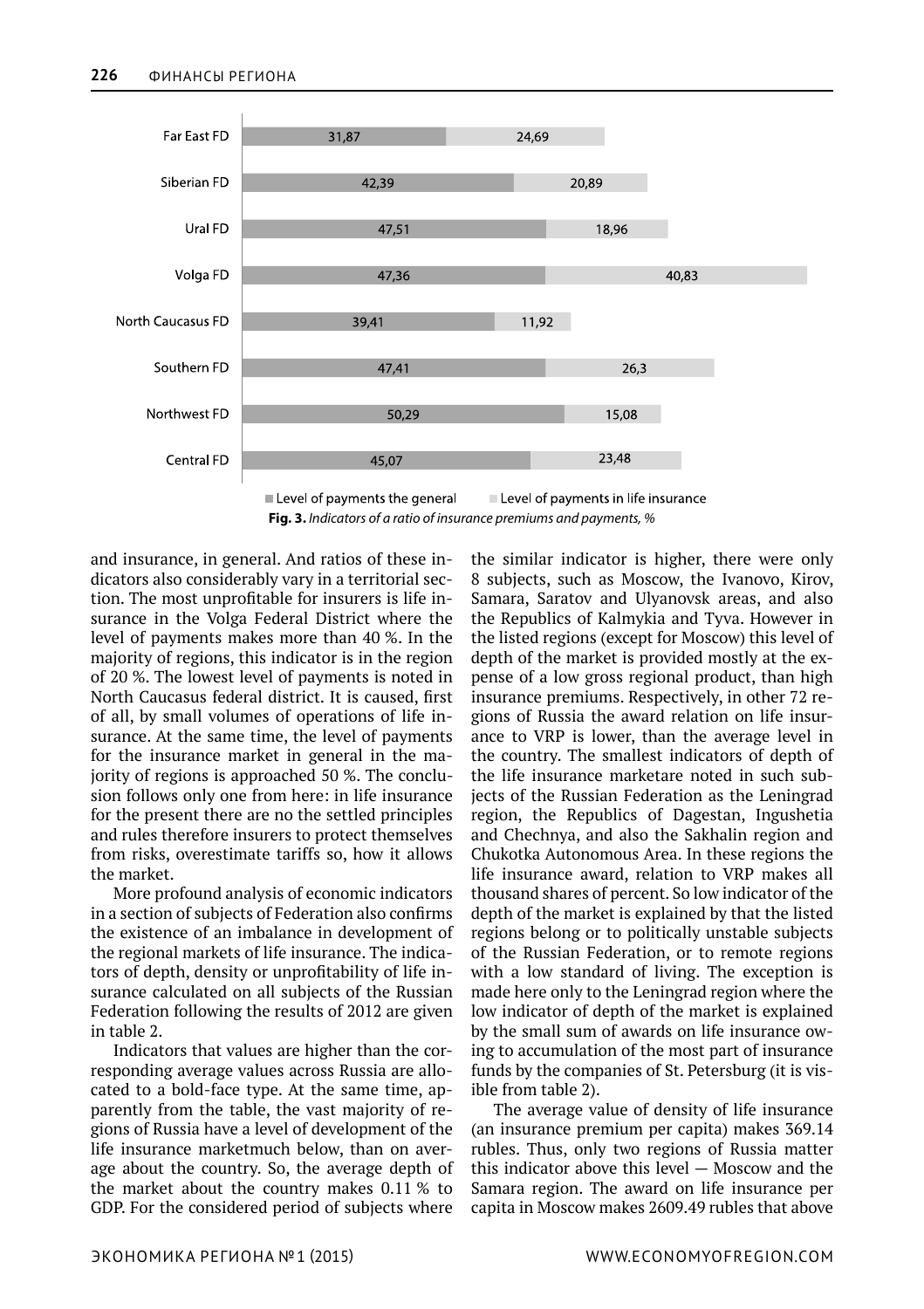Table 2

## **Economic indicators of the markets for life insurance in territorial subjects of the Russian Federation for 2012**

| <b>Regions of the Russian</b><br>Federation | Insurance premiums,<br>thousand rubles | Insurance<br>payments,<br>thousand rubles | Share of an<br>award in VRP,<br>% | Award per<br>capita, rubles | Level<br>payments, % |
|---------------------------------------------|----------------------------------------|-------------------------------------------|-----------------------------------|-----------------------------|----------------------|
| Russian Federation                          | 52 861 073                             | 13 347 737                                | 0.1069                            | 369.14                      | 25.2506              |
| Central federal district                    | 33625037                               | 7895461                                   | 0.1929                            | 870.93                      | 23.4809              |
| Belgorod region                             | 153 935                                | 74 041                                    | 0.0282                            | 100.05                      | 48.0989              |
| Bryansk region                              | 102 638                                | 9563                                      | 0.0489                            | 81.52                       | 9.3172               |
| Vladimir region                             | 252 822                                | 43 320                                    | 0.0885                            | 177.19                      | 17.1346              |
| Voronezh region                             | 220 898                                | 22 5 3 4                                  | 0.0388                            | 94.77                       | 10.2011              |
| Ivanovo region                              | 184 215                                | 31 106                                    | 0.1350                            | 175.19                      | 16.8857              |
| Kaluga region                               | 81 443                                 | 7483                                      | 0.0282                            | 80.88                       | 9.188                |
| Kostroma region                             | 66 163                                 | 9 1 6 8                                   | 0.0503                            | 100.20                      | 13.8567              |
| Kursk region                                | 110 429                                | 9824                                      | 0.0435                            | 98.56                       | 8.8962               |
| Lipetsk region                              | 147 405                                | 13 916                                    | 0.05                              | 126.63                      | 9.4407               |
| Moscow region                               | 409 577                                | 85 084                                    | 0.0168                            | 58.5                        | 20.7736              |
| Oryol region                                | 59 658                                 | 11 422                                    | 0.0408                            | 76.63                       | 19.1458              |
| Ryazan region                               | 170 658                                | 40 541                                    | 0.069                             | 148.84                      | 23.7557              |
| Smolensk region                             | 90 287                                 | 8 4 0 6                                   | 0.0449                            | 92.33                       | 9.3103               |
| Tambov region                               | 61 029                                 | 12882                                     | 0.03                              | 56.55                       | 21.108               |
| Tver region                                 | 65 961                                 | 2 3 0 5                                   | 0.0246                            | 49.29                       | 3.4945               |
| Tula region                                 | 94 0 29                                | 25 643                                    | 0.0304                            | 61.12                       | 27.2714              |
| Yaroslavl region                            | 253 908                                | 18 197                                    | 0.0782                            | 199.72                      | 7.1668               |
| Moscow                                      | 31 099 982                             | 7 470 026                                 | 0.294                             | 2609.49                     | 24.0194              |
| Northwest federal district                  | 2319682                                | 349 808                                   | 0.0441                            | 169.46                      | 15.08                |
| Republic of Karelia                         | 67 259                                 | 4 3 5 1                                   | 0.0415                            | 105.37                      | 6.469                |
| Komi Republic                               | 121 194                                | 33 747                                    | 0.0252                            | 136.91                      | 27.8454              |
| Arkhangelsk region                          | 225 502                                | 19 9 37                                   | 0.0481                            | 186.69                      | 8.8412               |
| Vologda region                              | 280 457                                | 31 229                                    | 0.0788                            | 234.23                      | 11.135               |
| Kaliningrad region                          | 137719                                 | 11 599                                    | 0.052                             | 144.85                      | 8.4222               |
| Leningrad region                            | 41 578                                 | 9 2 5 1                                   | 0.0062                            | 23.86                       | 22.2497              |
| Murmansk region                             | 111 057                                | 9564                                      | 0.0396                            | 141.62                      | 8.6118               |
| Novgorod region                             | 47934                                  | 25 9 22                                   | 0.0278                            | 76.35                       | 54.0785              |
| Pskov area                                  | 28 3 3 6                               | 5 4 6 2                                   | 0.0262                            | 42.66                       | 19.2758              |
| St. Petersburg                              | 1 258 646                              | 198 746                                   | 0.0549                            | 252.2                       | 15.7905              |
| Southern federal district                   | 2109104                                | 554 663                                   | 0.0667                            | 151.77                      | 26.2985              |
| Republic of Adygea                          | 23 098                                 | 1693                                      | 0.0354                            | 52.09                       | 7.3296               |
| Republic of Kalmykia                        | 37719                                  | 945                                       | 0.1109                            | 132.16                      | 2.5054               |
| Krasnodar Krai                              | 861 801                                | 147 282                                   | 0.0599                            | 162.38                      | 17.09                |
| Astrakhan region                            | 133 236                                | 9319                                      | 0.063                             | 131.34                      | 6.9944               |
| Volgograd region                            | 282 951                                | 52 745                                    | 0.0493                            | 109.29                      | 18.641               |
| Rostov region                               | 770 299                                | 342 679                                   | 0.0917                            | 180.92                      | 44.4865              |
| North Caucasus federal<br>district          | 494235                                 | 58 913                                    | 0.0407                            | 51.93                       | 11.92                |
| Republic of Dagestan                        | 16014                                  | 1521                                      | 0.0042                            | 5.45                        | 9.4979               |
| Republic of Ingushetia                      | 358                                    | 212                                       | 0.001                             | 0.82                        | 59.2179              |
| Kabardino-Balkar<br>Republic                | 72 886                                 | 9 5 5 1                                   | 0.0688                            | 84.85                       | 13.104               |
| Karachay-Cherkess<br>Republic               | 10 240                                 | 672                                       | 0.0172                            | 21.64                       | 6.5625               |
| Rep. Northern Ossetia<br>- Alania           | 31 672                                 | 5 3 2 2                                   | 0.0318                            | 44.76                       | 16.8035              |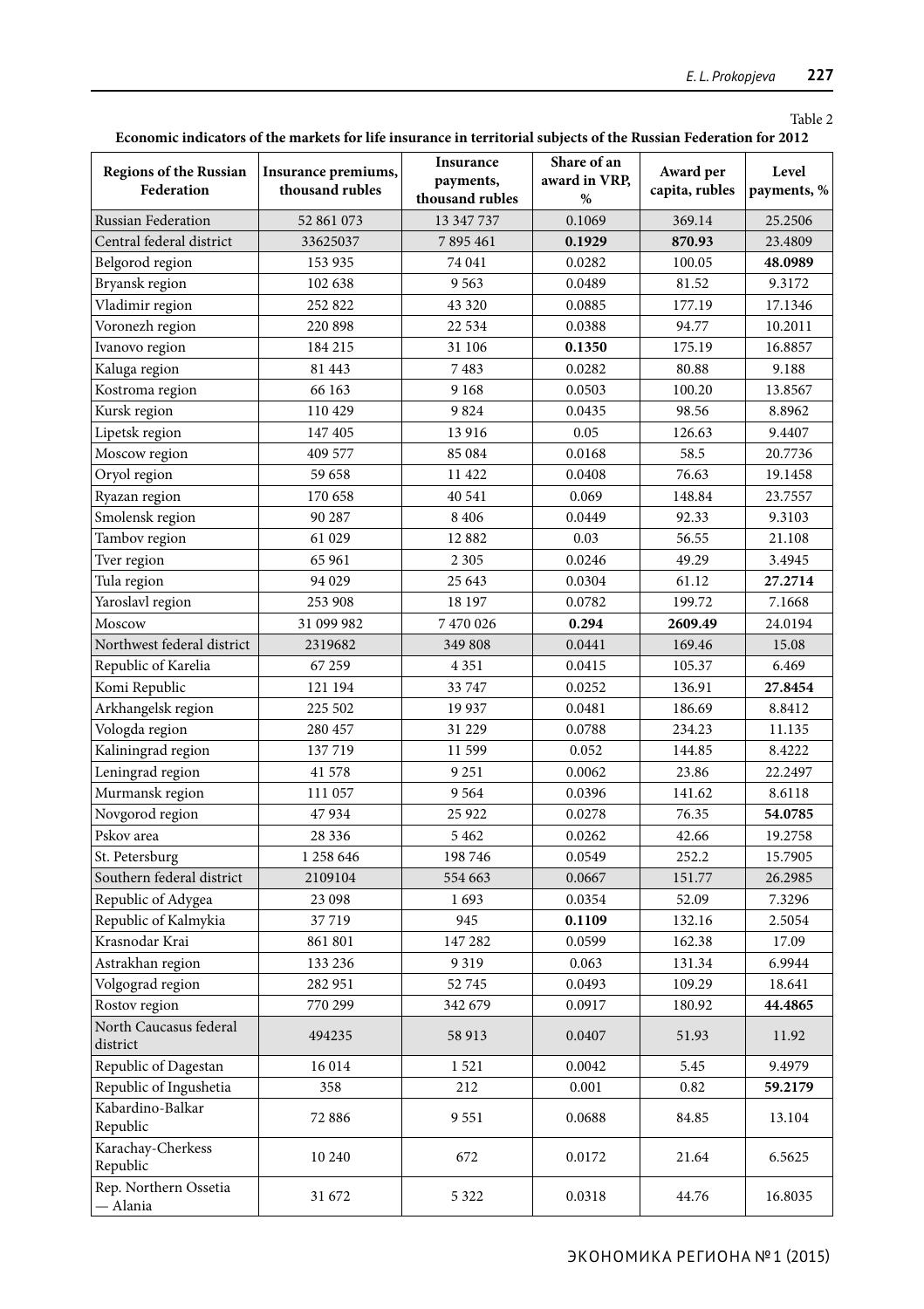| <b>Regions of the Russian</b><br>Federation | Insurance premiums,<br>thousand rubles | Insurance<br>payments,<br>thousand rubles | Share of an<br>award in VRP,<br>% | Award per<br>capita, rubles | Level<br>payments, % |
|---------------------------------------------|----------------------------------------|-------------------------------------------|-----------------------------------|-----------------------------|----------------------|
| Chechen Republic                            | 2092                                   | 84                                        | 0.002                             | 1.59                        | 4.0153               |
| Stavropol Krai                              | 360 973                                | 41 551                                    | 0.0838                            | 129.43                      | 11.5108              |
| Volga federal district                      | 7540168                                | 3 078 642                                 | 0.1008                            | 253.09                      | 40.8299              |
| Republic of Bashkortostan                   | 856 955                                | 140 031                                   | 0.0743                            | 210.94                      | 16.3405              |
| Republic of Mari El                         | 98 500                                 | 17 3 65                                   | 0.0838                            | 142.47                      | 17.6294              |
| Republic of Mordovia                        | 95 458                                 | 37 521                                    | 0.072                             | 116.13                      | 39.3063              |
| Republic of Tatarstan                       | 1 247 245                              | 1 459 476                                 | 0.0868                            | 327.14                      | 117.016              |
| <b>Udmurt Republic</b>                      | 340 058                                | 61948                                     | 0.0915                            | 224.03                      | 18.2169              |
| Chuvash Republic                            | 206 470                                | 42 025                                    | 0.0951                            | 165.81                      | 20.354               |
| Perm Krai                                   | 399 504                                | 71 135                                    | 0.0445                            | 151.74                      | 17.8058              |
| Kirov region                                | 259 344                                | 55 470                                    | 0.1221                            | 195.95                      | 21.3886              |
| Nizhny Novgorod Region                      | 860 280                                | 298 902                                   | 0.1026                            | 261.21                      | 34.7447              |
| Orenburg region                             | 192 568                                | 44 389                                    | 0.0306                            | 95.34                       | 23.051               |
| Penza region                                | 107 587                                | 9 2 8 7                                   | 0.0448                            | 78.38                       | 8.6321               |
| Samara region                               | 1754573                                | 190 049                                   | 0.1863                            | 545.97                      | 10.8316              |
| Saratov region                              | 825 253                                | 604 290                                   | 0.1729                            | 329.31                      | 73.2248              |
| Ulyanovsk region                            | 296 373                                | 46 754                                    | 0.1214                            | 231.85                      | 15.7754              |
| Ural federal district                       | 2312046                                | 438 415                                   | 0.0326                            | 189.97                      | 18.9622              |
| Kurgan region                               | 109 065                                | 20 4 69                                   | 0.0753                            | 122.41                      | 18.7677              |
| Sverdlovsk region                           | 769 370                                | 92 883                                    | 0.0518                            | 178.44                      | 12.0726              |
| Tyumen region                               | 796 469                                | 246 325                                   | 0.0172                            | 228.54                      | 30.9271              |
| Chelyabinsk region                          | 637 142                                | 78 738                                    | 0.0756                            | 182.94                      | 12.358               |
| Siberian federal district                   | 3408633                                | 712 097                                   | 0.0666                            | 176.89                      | 20.891               |
| Altai Republic                              | 6 1 4 6                                | 37                                        | 0.0208                            | 29.35                       | 0.602                |
| Republic of Buryatia                        | 337012                                 | 37929                                     | 0.2018                            | 346.86                      | 11.2545              |
| Republic of Tyva                            | 60 468                                 | 6 6 2 6                                   | 0.1604                            | 195.12                      | 10.9579              |
| Republic of Khakassia                       | 62 492                                 | 47 196                                    | 0.0478                            | 117.34                      | 75.5233              |
| Altai territory                             | 160 652                                | 19808                                     | 0.0433                            | 66.86                       | 12.3298              |
| Zabaykalsky Krai                            | 66 463                                 | 5 8 6 5                                   | 0.0295                            | 60.57                       | 8.8245               |
| Krasnoyarsk Krai                            | 521 379                                | 48 881                                    | 0.0437                            | 183.43                      | 9.3753               |
| Irkutsk region                              | 500 114                                | 110 255                                   | 0.0672                            | 206.39                      | 22.046               |
| Kemerovo region                             | 418 427                                | 79 752                                    | 0.0583                            | 152.34                      | 19.06                |
| Novosibirsk region                          | 569 186                                | 90 399                                    | 0.0863                            | 210.95                      | 15.8822              |
| Omsk region                                 | 503 500                                | 246 295                                   | 0.101                             | 255.01                      | 48.9166              |
| Tomsk region                                | 202 794                                | 19 0 54                                   | 0.0542                            | 191.14                      | 9.3957               |
| Far East federal district                   | 1052168                                | 259738                                    | 0.039                             | 168.11                      | 24.686               |
| Republic of Sakha<br>(Yakutia)              | 154 063                                | 35 023                                    | 0.0285                            | 161.2                       | 22.7329              |
| Kamchatka Territory                         | 22 276                                 | 2046                                      | 0.0175                            | 69.54                       | 9.1848               |
| Primorsky Krai                              | 316731                                 | 74 382                                    | 0.0571                            | 162.52                      | 23.4843              |
| Khabarovsk Territory                        | 381 606                                | 117 339                                   | 0.0879                            | 284.30                      | 30.7487              |
| Amur region                                 | 93 171                                 | 8755                                      | 0.0398                            | 113.73                      | 9.3967               |
| Magadan region                              | 15 198                                 | 1071                                      | 0.0198                            | 99.06                       | 7.047                |
| Sakhalin region                             | 42 660                                 | 9 1 2 6                                   | 0.0066                            | 86.29                       | 21.3924              |
| Jewish autonomous<br>region                 | 25 497                                 | 11678                                     | 0.06                              | 146.92                      | 45.8015              |
| Chukotka Autonomous<br>Area                 | 966                                    | 318                                       | 0.002                             | 18.98                       | 32.9193              |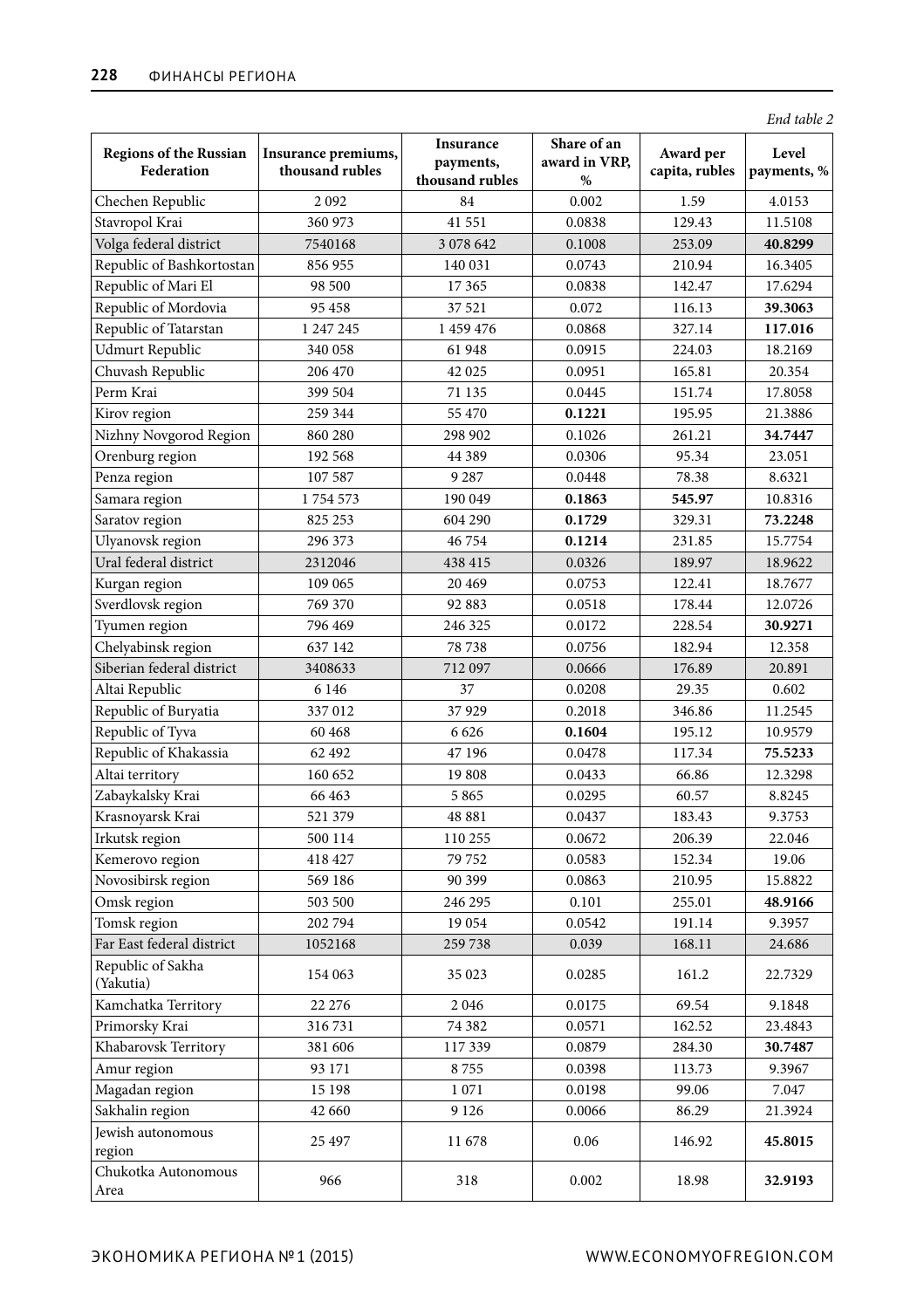the average level by 7 times, and also in tens and hundreds of times are higher than the corresponding indicators of other regions of Russia. The lowest density of life insurance is noted in regions of North Caucasus federal district. So, in Dagestan it makes 5.45 rubles, in Ingushetia  $-$  0.42, in the Chechen Republic  $-1.59$ . As it was noted are subjects of the Russian Federation with high political instability and a low standard of living of the population above. Respectively, to insurance companies it is unprofitable to sign contracts of life insurance  $-$  risks are too high, and the population has neither financial opportunities nor economic interest to do it. In the majority of regions of Russia the award on life insurance per capita varies from 150 to 200 rubles that, certainly, it isn't enough, in comparison with the western countries, and also with a similar indicator on insurance in general.

The average level of payments in life insurance about the country makes 25.25 %. Thus, 16 subjects have an indicator above an average. Feature is that this indicator has a wide spacing between regions of Russia. So, the lowest unprofitability is observed in such regions as Altai Republic (0.6 %), the Republic of Kalmykia (2.5 %), the Tver region (3.5 %) and the Chechen Republic (4 %). All listed regions are united by one — rather small sums of insurance premiums, thus the smallest sums of payments. From here the conclusion follows that the low level of payments can be considered as the indicator of poorly developed life insurance market with the insignificant competition and number of insurers.

The highest loss ratio is observed in such subjects of Federation as the Republic of Khakassia (75.5 %), the Saratov region (73.2 %), and also the Republic of Tatarstan (117.02 %) in which insurance companies really work at a loss. For comparison, It is necessary to tell that these regions have the considerable sums, both contributions, and payments. And still the vast majority of subjects of the Russian Federation have a life insurance loss ratio around 20–25 %. This circumstance doesn't promote increase in demand for insurance services and interferes with effective functioning of the market for life insurance.

It should be noted the existing different interpretations in treatment of a loss ratio as estimated indicator of development of the market. So, from a position of insurers, the minimum level of payments is preferable. At the same time, from the point of view of the author, the effective insurance market has to be characterized by the maximum values of unprofitability as in highly competitive markets value of unprofitability increases. It is ex-

**Statistics of levels of payments in 2012**

| Indicator                                 | <b>Insurance</b><br>market as a<br>whole | Life insurance<br>market |
|-------------------------------------------|------------------------------------------|--------------------------|
| Average level of<br>insurance payments, % | 45.64                                    | 25.25                    |
| Scope of a variation                      | 52.6392                                  | 116.414                  |
| Dispersion                                | 96.3472                                  | 337.7974                 |
| Standard deviation                        | 9.81566                                  | 18.3793                  |
| Coefficient of a<br>variation, %          | 21.51                                    | 72.79                    |

plained, as a rule, by cut in expenditure and rates of return. Thus, 65 regions from 80 have indicators of unprofitability of life insurance below an average, It, in our opinion, it is possible to consider as the characteristic of low efficiency of the regional markets of life insurance.

In addition to analytical financial performance the statistics characterizing a ratio of payments and awards of life insurance in regions of Russia (table 3) were calculated.

The average level of payments for the insurance market Russian Federation in general for 2012 made 45.64 %. It shows a share of cumulative insurance premiums that was directed on payments. Scope of a variation makes  $52.64\%$  – it is a difference between maximum (60.37 % in Murmansk region) and a minimum level of payments (7.73 % in Chukotka Autonomous Area). The standard deviation of levels of insurance payments for regions of the Russian Federation from an average value makes 9.82. It means that the average level of payments for the insurance market can be in the range from 35.82 % up to 55.45 %. Thus, the coefficient of a variation will make 21.51 %. Value of coefficient of a variation less than  $33\%$   $-$  it means that the data set is uniform, that is the average value adequately reflects values of the corresponding indicators on the market, in general. In the interpretation of insurance sector, it means that regional disproportions insignificant if to analyze insurance premiums and payments in total.

We will consider similar indicators on the life insurance market now. The average level of payments for this type of insurance makes 25.25. Scope of a variation makes 116.41 % (the corresponding indicators are given in table 3). Thus, the standard deviation is equal 18.38. Thus, the average level of payments can vary in the range from 6.87 % to 43.63 %. The variation coefficient thus is equal 72.79 %, that is in limits of this size indicators of a ratio of insurance payments and awards can vary. Certainly, it once again shows heterogeneity of functioning of the life insurance mar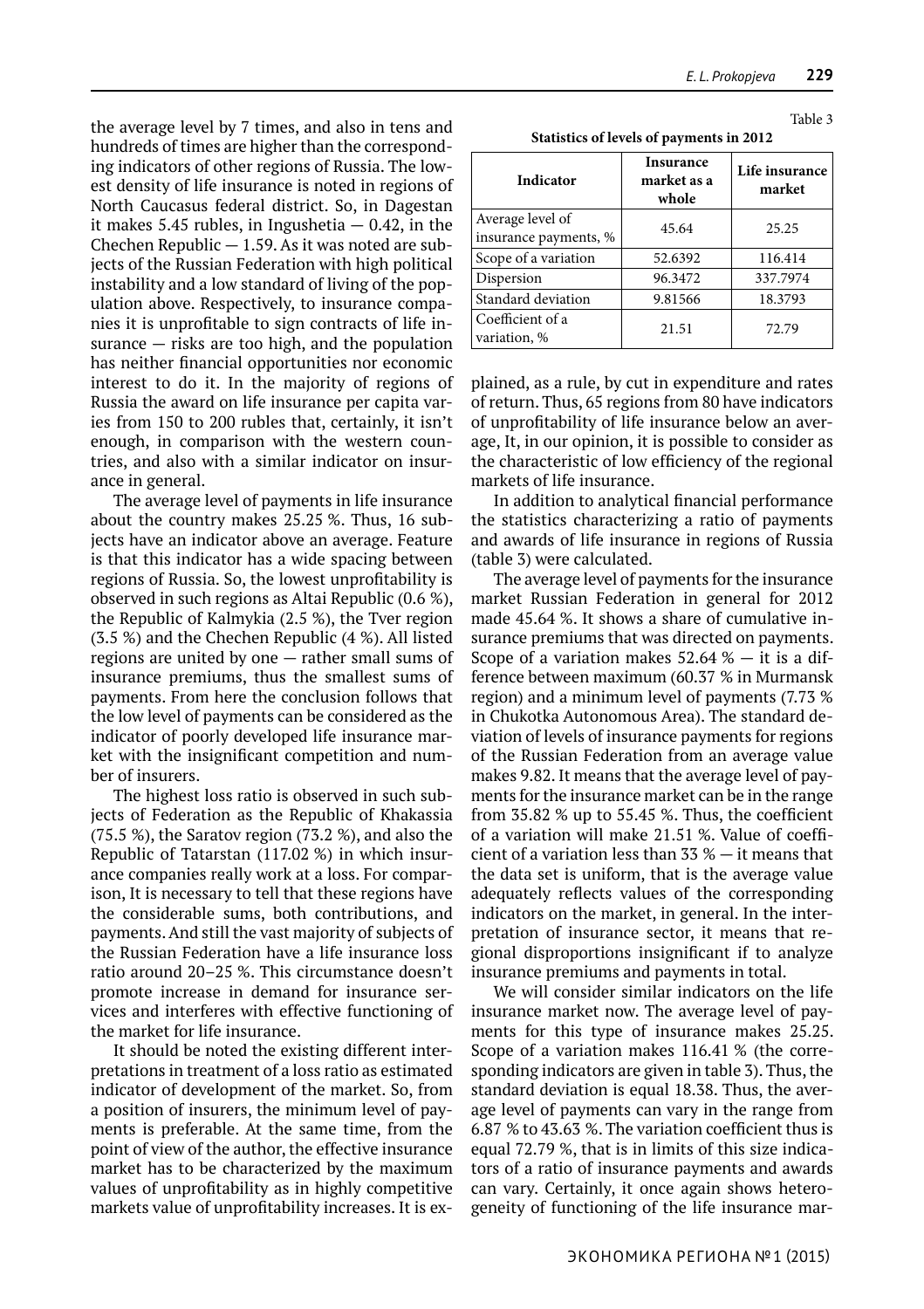keton different regions of Russia. The main reason, in our opinion, consists in the lack of balance in the regional insurance markets, namely, stable supply and demand of services of life insurance and uniform price policy.

Further, it is expedient to reveal the factors that most have impact on efficiency of functioning of the markets for life insurance in regions of Russia. In earlier works as the author, a number of the factors playing an essential role in the development of the regional insurance markets was considered [26, page 111].

In this work, we will try to estimate the dependence between the main socio-economic indexes for regions (according to Federal State Statistics Service) $^{\scriptscriptstyle 1}$  and the volume of awards on life insurance. For the analysis the following indicators were chosen:

1. A gross regional product  $-$  a basic indicator of economic development of the region, therefore, its size directly influences the activity of the financial markets, including, and the insurance market.

2. Population of the region — a demographic indicator, nevertheless, it has to have a certain impact on the sum of collecting on life insurance. Nevertheless, the greatest value has a standard of living of citizens.

3. The number of the citizens occupied in economy. This factor has to influence the sum of insurance premiums as working citizens are capable of doing assignments on life insurance significantly.

4. The average per capita monetary income per capita and the nominal added salary. These factors are close to economic sense, to only that difference that the average per capita income is defined counting on number of inhabitants of the region and a nominal salary only on the working citizens. But they have approximately identical impact on the sum of insurance premiums.

5. Consumer expenses per capita — the factor that is indirectly influencing indicators of the life insurance market. On it is possible to judge the income of the population, and also a share of accumulation and consumption of citizens.

6. Investments in fixed capital — also indirect factor for the insurance market. However, it is the most important indicator of economic activity in the region that usually leads to growth of indicators on other segments of the financial market.

7. Commissioning of houses is also an indicator of investment activity in the region. Besides, part of contracts of life insurance are caused by contracts of a mortgage.

8. Balanced financial result of the enterprises is an indicator of an economic situation of the enterprises. It is possible to say that it has no direct impact on the life insurance market, but promotes increase of a standard of living of citizens, and also gives opportunity to the enterprises to sign contracts of insurance in favor of the workers.

9. The number of the companies of life insurance is rather indicator of activity of the insurance market than the defining factor. The number of the companies increases if there is a demand for this service, and demand is defined more by economic factors.

All listed factors directly or indirectly reflect region economic and social situation therefore anyway have to influence the sums of insurance premiums including in life insurance. According to the assumption of the author, on life insurance such factors as a gross regional product and the income of the population have the greatest impact on the size of collecting. Other factors are less significant for an assessment of indicators of the market for life insurance.

For confirmation of this hypothesis or its denial correlation coefficients on territorial subjects of the Russian Federation were calculated. The factorial signs stated above are given in table 4. They are located on extent of weakening of correlation between the corresponding factorial sign and a resultant sign (the award sum of life insurance).

Results of calculations were unexpected if to be based on the theory and foreign practice of insurance business. Apparently from the table, the

Table 4

**Correlation between factorial signs and awards on life insurance**

| <b>Factorial sign</b>                                           | Coefficient<br>correlations |
|-----------------------------------------------------------------|-----------------------------|
| Balanced financial result of the enterprises,<br>million rub.   | 0.97                        |
| Gross regional product, million rub.                            | 0.9283                      |
| Number taken in economy, thousands of<br>people                 | 0.8775                      |
| Population, thousands of people                                 | 0.8703                      |
| Commissioning of houses, thousands of<br>sq. m                  | 0.8539                      |
| Investments in fixed capital, million rub.                      | 0.8467                      |
| Number of the companies of life insurance                       | 0.8398                      |
| Consumer expenses per capita, rub. in<br>month                  | 0.4001                      |
| Average per capita monetary income per<br>capita, rub. in month | 0.3162                      |
| The nominal added salary, rub. in month                         | 0.2249                      |

<sup>&</sup>lt;sup>1</sup> Regions of Russia. Socio-economic indexes, 2013 [Electronic resource]. URL: http://www.gks.ru/wps/wcm/connect/rosstat\_ main/rosstat/ru/statistics/publications.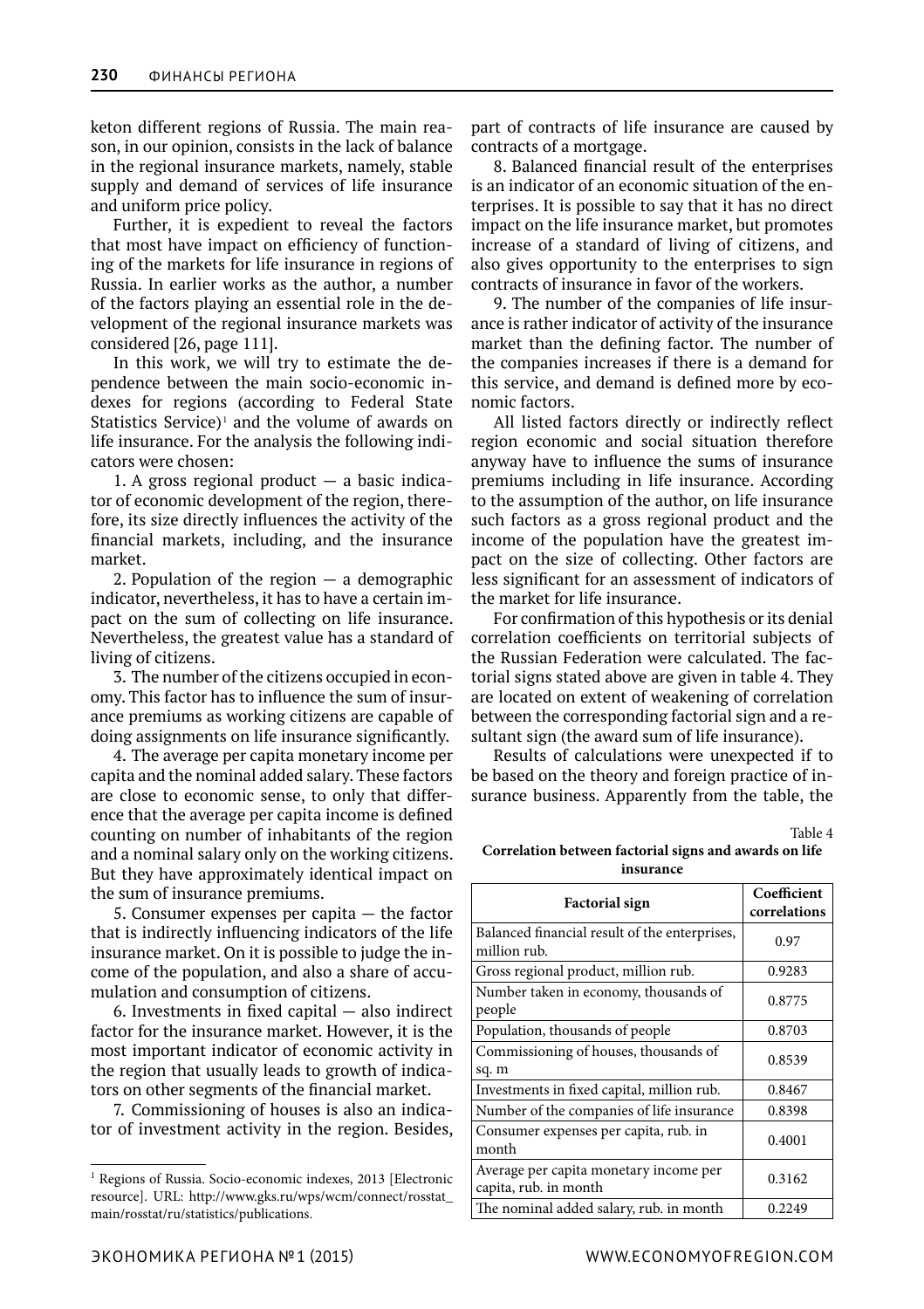greatest correlation is observed between financial results of the enterprises and the sum of awards on life insurance, and also between VRP and an insurance premium. On life insurance, such factors as population, including occupied in economy, the volume of construction and investments, number of the companies of life insurance also have quite strong impact on an award. And very weak correlation exists between the income and expenses of the population and volume indicators of life insurance.

From here the conclusion arises that the salary and other income of citizens aren't the main sources of financing of services of life insurance in the Russian regions. Nevertheless, according to statistical data, the most part of an insurance premium is formed at the expense of contributions natural persons (figure 4).

From the chart, it is visible that the main source of financing of life insurance — means of citizens. At the expense of natural persons, 80–90 % of the cumulative insured sum are paid, and in dynamics this share increases.

It turns out that citizens in regions of Russia, spend some sum of money which significantly doesn't depend on the level of their income for life insurance. The considerable share of life insurance is the accompanying service to consumer crediting. At the expense of it the big share of the corresponding contributions (table 5) is also formed  $^{\scriptscriptstyle 1}$ .

Apparently from the table, a half of all contributions to life insurance is formed at the expense of borrowers of the consumer credits. The majority of them (apart from the housing credits) don't possess the high income. These can explain weak dependence on the income of citizens and the sums of awards on life insurance.

Thus, research showed that the near-term outlook of life insurance in regions of Russia is very foggy. More active policy in this sphere is necessary from the state. We think that involvement of insurers in the system of pension insurance can give a certain impetus to the market. But to do a forecast in this respect it is premature, considering a passive position of Russians during the previous periods of carrying out pension reform. The insurance community too has to participate in advance of products of life insurance, at least by carrying out information and advertising the work. As a rule, citizens in details learn about the activity of insurance companies and their services only when there is a need to issue the contract of insurance.



**Fig. 4.** *The sums of awards on life insurance, million rubles* Table 5

**Structure of awards on life insurance segments in 2012**

| Life insurance segment                                 | Sum,<br>billion rub. | Specific<br>weight, % |
|--------------------------------------------------------|----------------------|-----------------------|
| Life insurance of borrowers of<br>the consumer credits | 26,9                 | 50                    |
| Investment and accumulative<br>insurance products      | 21,0                 | 39,03                 |
| Pension insurance                                      | 0,9                  | 1,67                  |
| Other life insurance                                   | 5,0                  | 9,29                  |
| Total                                                  | 53,8                 | 100                   |

Based on results of this research, carrying out the following actions aimed at the further development and increase of competitiveness of the regional markets of life insurance is represented to the author expedient.

1. At the legislative level, it is expedient to fix possibility of the organization of the companies of life insurance in the form of the societies of mutual insurance (SMI). It will promote the reduction in cost of this insurance product as, OVS a non-commercial form of the organization of insurance business, respectively, in structure of an insurance tariff the rate of return is not provided.

2. Also, it is worth stimulating activity of the independent regional companies of life insurance, including the possibility of creation of such companies from scratch. This action at the moment can seem not actual as reduction of the insurance market is observed. However in long prospect activity of regional insurance companies for an increase in competitiveness of the relevant markets is represented to us the most expedient. Advantages of such approach — the price policy approached living conditions on the periphery, and also the subsidence of part of financial funds of insurance in regions. Perhaps, it is worth providing participation in the capitals of again created insurers of life of regional authorities, and also further financial support.

3. It is necessary to provide financial guarantees of recoverability under contracts of life insurance. In our opinion, this problem can be solved

<sup>&</sup>lt;sup>1</sup> Forecast of the market of life insurance // Prime insurance. Information and analytical portal. [Electronic resource]. URL: http://ins.1prime.ru/news/life/.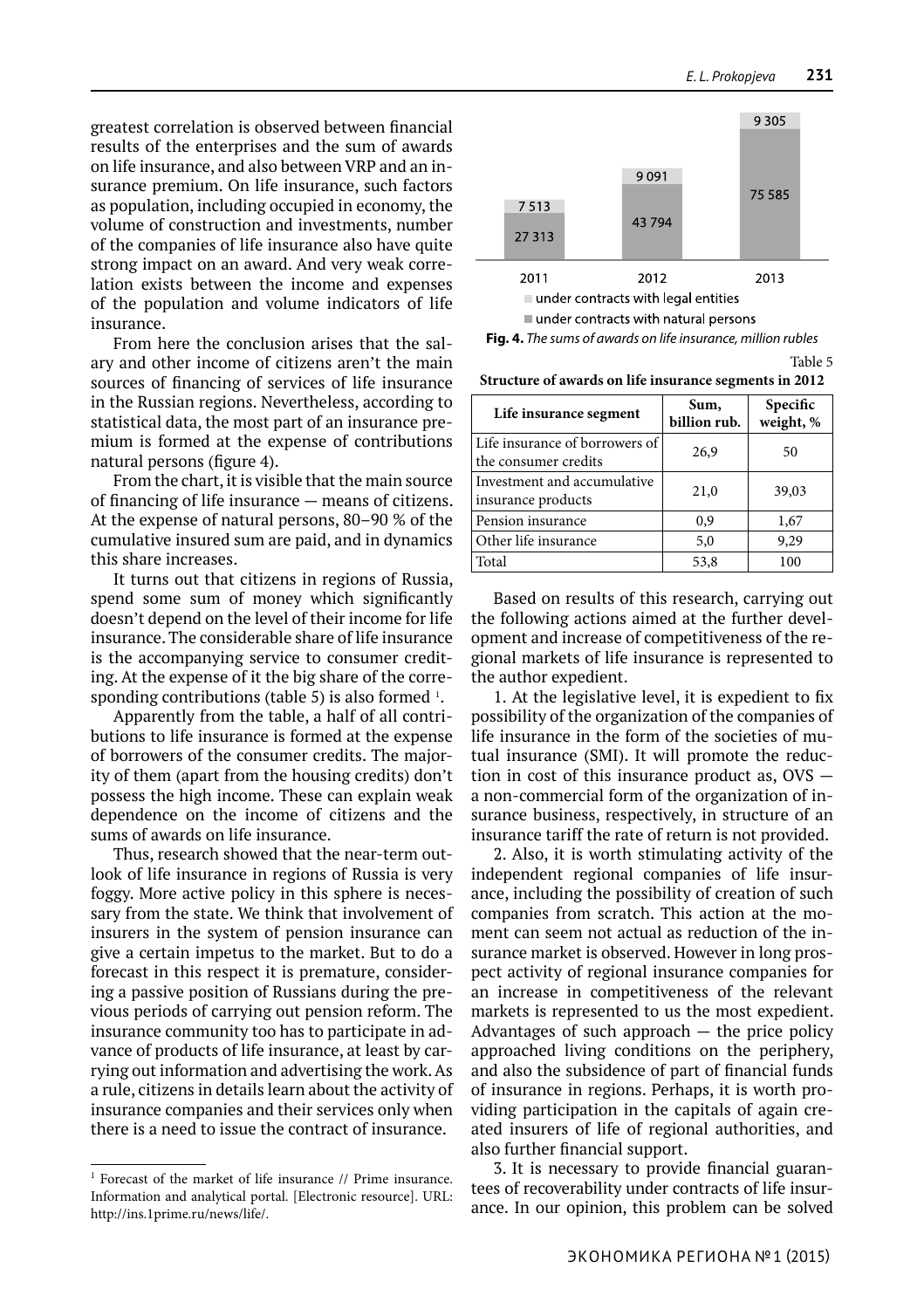quite simply at this stage of functioning of the insurance market. As now the regulator is the Bank of Russia, it would be logical to include the companies of life insurance in a deposit insurance system.

4. For an increase of trust of society to the system of insurance, it is necessary to provide transparency of financial activity of insurers, especially regarding pricing. Formation of tariffs in life insurance — the hidden process for nonprofessionals of the market. In the presence of free access to this information, insurers will seek to lower components of a tariff rate, being guided by competitors. Besides, from a position of the Central Bank it is expedient to establish certain «ceiling» of tariff rates in life insurance and correction coefficients to them. Or, as an option, it is possible to limit a share of expenses of conducting business and rate of return in a tariff. Of course, this action demands the corresponding legislative registration, but, in our opinion, it is capable of stimulating demand for classical life insurance. The similar measure of influence will be applied in 2015 to commercial banks to rates on the credits. It is regulated by the new law «About Consumer Crediting».

5. For life insurance service depreciation, the regulation of the minimum standard of unprofitability of insurance premiums can become an effective measure. As showed the carried-out analysis, values of this indicator on regions have a wide spacing and are not regulated in any way. From there are also problems of financial stability of insurers and mistrust of insurers to longterm financial products because of opacity of pricing. Therefore, this action can have a positive influence on the development of the market for life insurance. As an example it is possible to use the mechanism of financial calculations in obligatory insurance of responsibility of car owners, here only the quantitative criterion needs to be defined in the experimental way.

6. Using economic methods, it is necessary to interest citizens to sign contracts of life insurance with the average level of the income. For this purpose, insurers have to guarantee a profitability rate, not below the annual rate of inflation, plus bonuses as a form of participation in profit. This measure is actual as by results of the analysis lack of the close connection between the income of citizens and contributions to life insurance is revealed. At the same time, the credit market can't be the engine of automatic growth of life insurance any more, market incentives are necessary for its development.

7. As it was noted earlier, once the company recruits life insurance in provision of pensions of citizens. The problem of voluntary provision of pensions gains special relevance right now. It is connected with that at the state level there is a transition from accumulative system of obligatory provision of pensions to the distributive. As the demand for voluntary pension products in our country is extremely limited. It is confirmed by these tables 5 where the share of pension insurance in the award sum on life insurance makes less than 2 %. Therefore, it is necessary to carry out explanatory work among citizens of rather alternative methods of increase of the income at retirement, their advantages, and shortcomings. Certainly, key factors of motivation at creation of accumulation are profitability and reliability of investments. That is, when developing legal support of voluntary pension insurance the recommendations provided above, namely, effective use of mechanisms of guaranteeing safety of longterm accumulation and establishment of the minimum rate of profitability with a binding, for example, to a refinancing rate have to be considered. Participation of insurers in provision of pensions will promote an increase of financial stability of the insurance market due to diversification of operations and attraction of additional stable financial resources.

Thus, now reserves of inertial growth of the life insurance market are almost settled. If soon not to start solving legal and economic problems in this sphere, the market expects inevitable reduction of demand. The situation will be aggravated with decrease in a standard of living of citizens against all-economic and foreign policy crisis in the country.

The coordinated policy of the government of Russia, authorities of territorial subjects of the Russian Federation and the self-regulating organizations of insurers is necessary for an increase of efficiency of functioning of life insurance in regions of Russia. Only under such condition the competition in the market will increase, and service prices will come nearer to the equilibrium. As a result demand for the corresponding financial products will constantly increase, and financial resources of insurance in territorial aspect will be distributed more evenly.

#### **References**

<sup>1.</sup> Avakyan, A. M. (2014). Strakhovanie zhizni: zarubezhnyy opyt i neobkhodimost razvitiya v Rossii [Life insurance: foreign experience and need of development in Russia].  *Teoriya i praktika obshchestvennogo razvitiya [The theory and practice of social development],*  15, 137-139.